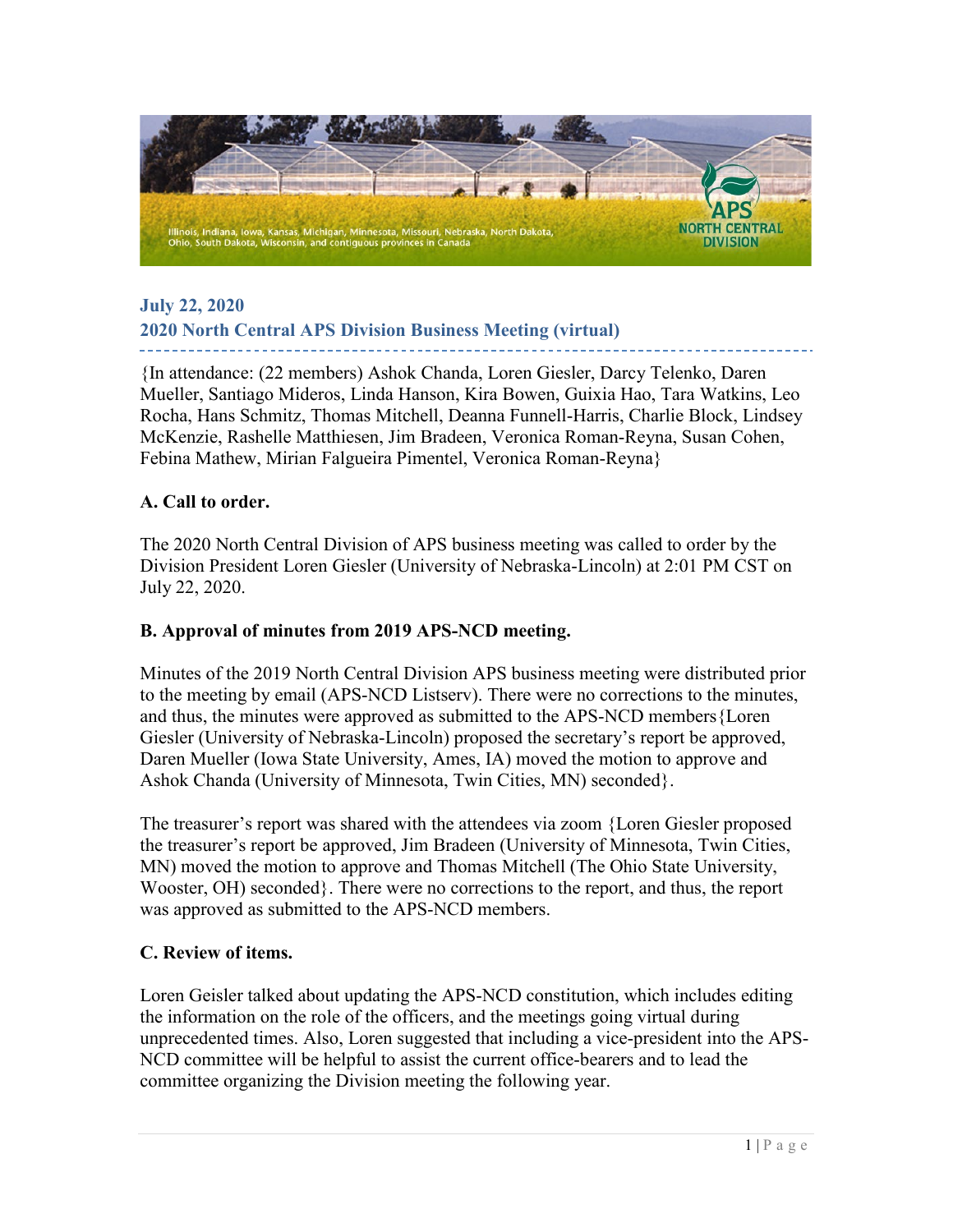Loren presented the 2019-2020 Division Forum report to the attendees. Highlights – (1) The total number of APS-NCD members for the fiscal year 2019-2020 is 471; (2) discussed the plans of the other APS division to conduct meetings (virtual or face-toface) in 2021.

# **D. Updates from the APS Council.**

Kira Bowen (2020 APS Council; Auburn University, Auburn, AL) provided an overview on APS initiatives  $- (1)$  Emerging and re-emerging plant pathogens initiative; (2) PMN is now called "Grow". The contents from former PMN will be maintained; (3) This is the international year of plant health (Mary Palm is taking the lead); APS started podcast (Plantopia) series for common citizens (nine are available); special undergraduate seminars; public outreach; congressional briefings; (4) APS is examining journals in the context of open access; (5) APS has launched Phytofrontiers (broad in scope and interdisciplinary); (6) the Council is promoting a diverse and inclusive APS; only available for members; (7) expanded member engagement (mid-career faculty members, use social media for sharing plant health story); (8) free membership to undergraduate students; graduate students have access to professional development centers; (9) working with international plant pathology societies; (10) APS Foundation is committed to fundraising (double their endowments); (11) enhance experience with APS using technologies (e.g. building an online platform for disease compendia with the help of APS Press); (12) APS mobile app for meeting agenda and member directory; (13) building resources for distance education; (14) recently introduced pathogen spotlight; (15) take action tool through APS Public policy board to contact congressmen; (16) 2020 APS annual meeting is virtual (the meeting will be in Denver, CO in 2023); (17) APS community connection (under the meetings tab in [www.apsnet.org\)](http://www.apsnet.org/); (18) APS is seeking new ideas (feedback form is available on the APS website).

## **E. Old business:**

Loren Giesler proposed the 2021 APS-NCD meeting be hosted by University of Nebraska-Lincoln from June 15 to 17, 2021.{Loren Giesler proposed the 2021 meeting be organized by University of Nebraska-Lincoln, Darcy Telenko (Purdue University, West Lafayette, IN) moved the motion to approve and Santiago Mideros (University of Illinois at Urbana-Champaign, IL) seconded}. *Motion passed.*

Loren Giesler proposed introducing (possibly six) post-doctoral researcher awards (affiliated to USDA-ARS, industry, university) for future meetings. Ashok Chanda and Thomas Mitchell supported the idea. Deanna Funnell-Harris (USDA-ARS, Lincoln, NE) inquired if the early-career awards, currently awarded by APS-NCD, can be used for nominating post-doctoral research associates. Ashok Chanda suggested that the Southern Division may have the selection criteria in place for the post-doctoral researcher awards and the awards should possibly include research associates/lab managers. *Action: Discussion will be continued in a future meeting.*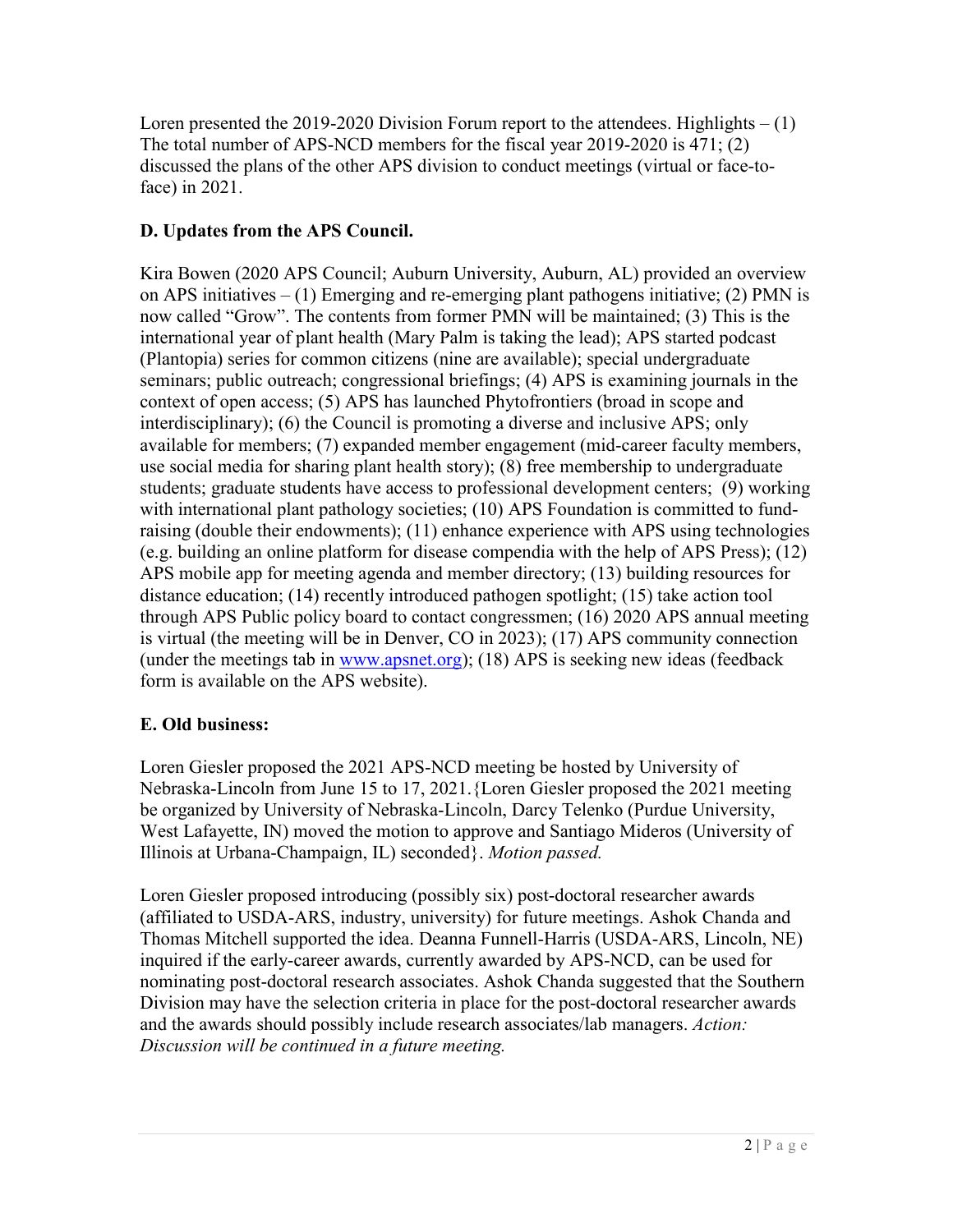Loren Giesler proposed that for undergraduate students, registration would be decided by the host institution for future meetings. *Action: Discussion will be continued in a future meeting.*

### **F. New business:**

Proposed locations for future meetings:

- Iowa State University for 2021/2022 (Daren Mueller)
- University of Minnesota for 2022/2023 (Jim Bradeen)

Election for Secretary- Treasurer Position:

• Febina Mathew (South Dakota State University, Brookings, SD) expressed interest to continue as the Secretary-Treasurer. Loren Giesler asked for other nominations and there were none. Loren Giesler moved the motion for Febina Mathew to continue as the Secretary-Treasurer from 2020 to 2024 and asked attendees to vote. All attendees voted in favor and Linda Hansen (USDA-ARS, East Lansing, MI) seconded the motion}. *Motion passed*.

### **G. Vote of thanks and Meeting Adjourn:**

All attendees thanked Loren Giesler for hosting an excellent meeting. Special thanks were given to Anne Dorrance (The Ohio State University, Wooster, OH) for service as the 2019 APS-NCD President, and to Ashok Chanda for service as the APS Divisional Forum Rep.

Many thanks were given to the APS staff (Cindy Scheller, Megan Boatman, Ruth Rosseau, and Kathy Guderjahn) for their help in organizing the meeting and preparing treasurer report.

Thomas Mitchell motioned to adjourn the meeting, and Linda Hansen seconded the motion. *Motion passed*. The meeting was adjourned.

Minutes prepared by: Febina Mathew (South Dakota State University, Brookings, SD), Secretary/Treasurer, APS-NCD